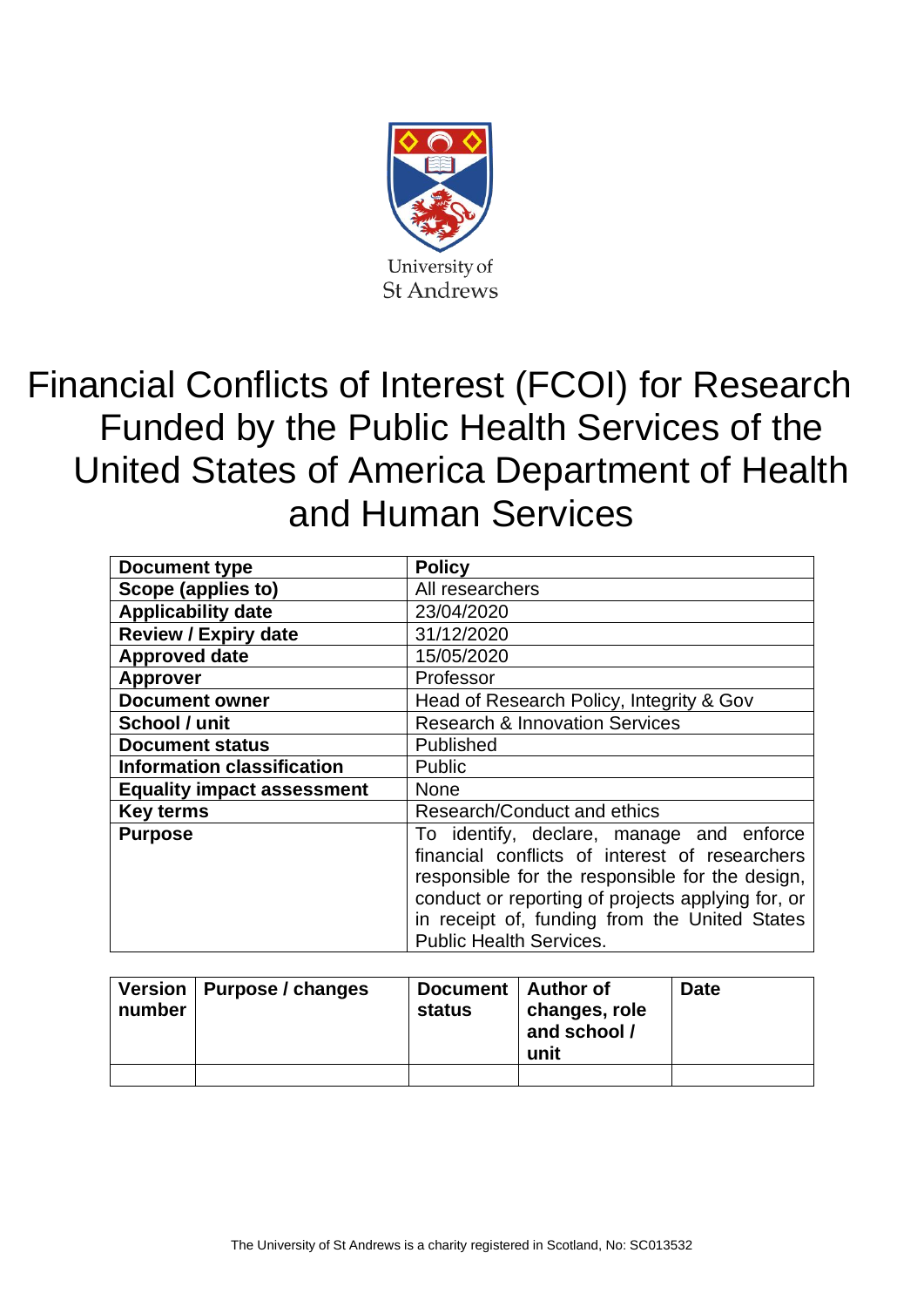### **Introduction**

- 1. The University of St Andrews considers matters of research integrity to be of the utmost importance. It is essential that research staff should act, and be perceived to act, impartially and not be influenced, or be perceived to be influenced, in performing their research by any personal, business or other interests.
- 2. This policy considers matters relating specifically to financial conflicts of interest (FCOI) and applies to University employees who are applying for, or in receipt of, grant funding from the Public Health Services (PHS) of the United States Department of Health and Human Services (HHS). PHS component organisations including but not limited to:
	- i. National Institutes of Health (NIH);
	- ii. Centres for Disease Control and Prevention (CDC);
	- iii. Food and Drug Administration (FDA);
	- iv. Agency for Healthcare Research and Quality (AHRQ);
	- v. Substance Abuse and Mental Health Services Administration (SAMHSA);
	- vi. Agency for Toxic Substances and Disease Registry (ATSDR);
	- vii. Health Resources and Services Administration (HRSA);
	- viii. Indian Health Service (IHS).
- 3. The policy is applicable to any individual who is responsible for the design, conduct or reporting of a PHS funded project including University contractors, collaborators and consultants.
- 4. The University understands that the identification of a significant financial interest or a FCOI does not necessarily mean that there is any malpractice. However, in the interests of research integrity, the University must monitor potential FCOI, operate transparently and put mechanisms in place to ensure that potential FCOIs do not impinge upon the integrity of research conducted.

#### **Definitions**

- 5. *Financial conflict of interest (FCOI)* means a significant financial interest that could directly and significantly affect the design, conduct, or reporting of PHS-funded research.
- 6. *Investigator* means the project director, principal investigator and any other person, regardless of title or position, who is responsible for the design, conduct or reporting of research funded by the PHS, or proposed for such funding, which may include, for example, collaborators or consultants.
- 7. *Research* means a systematic investigation, study or experiment designed to develop or contribute to generalizable knowledge and encompasses basic and applied research (e.g. a published article) or product development (e.g. a diagnostic test) and is funded by PHS.
- 8. *Significant financial interest (SFI)* means a financial interest consisting of one or more of the following interests of the investigator (or the investigators spouse and dependent children) that reasonably appears to be related the investigator's institutional responsibilities:
	- i. If the aggregate value of any remuneration (salary or other payments for services) and equity interest (stock, stock option or other ownership interest) from any publicly traded entity in the 12 months preceding declaration exceeds \$US 5,000; or
	- ii. If the aggregate value of any remuneration (salary or other payments for services) from any non-publicly traded entity in the 12 months preceding declaration exceeds \$US 5,000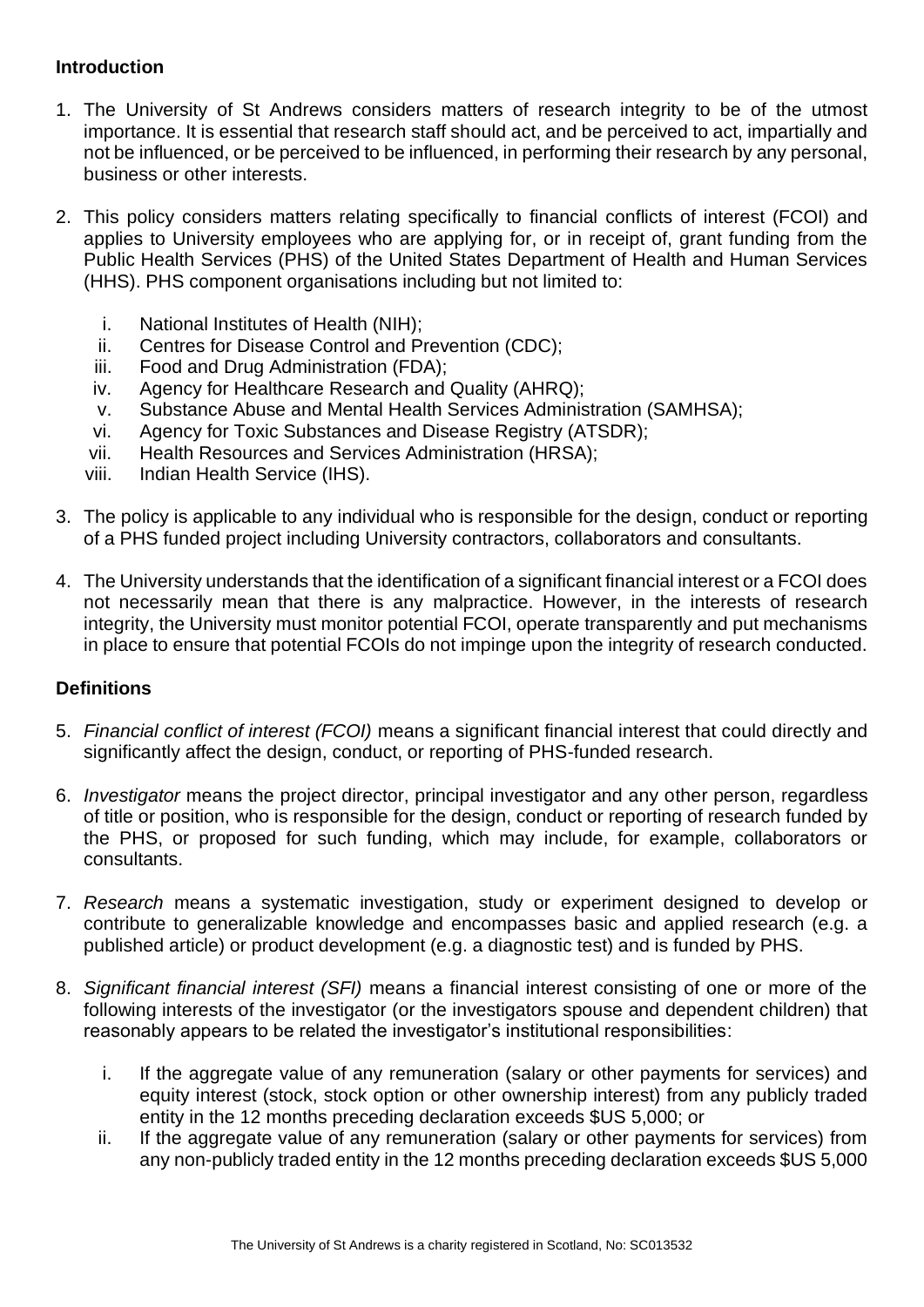or when the investigator (or investigator's spouse or dependent children) holds any equity interest (stock, stock option or other ownership interest); or

- iii. Intellectual property rights and interests (e.g. patents, copyrights) upon receipt of income related to such rights and interests; or
- iv. Reimbursed or sponsored travel related to institutional responsibility (including that which is paid on behalf of the investigator and not reimbursed to the investigator so that the exact value may not be available).

Note that the following financial interests are **excluded** from being classed as significant financial interests:

- v. Travel that is reimbursed or sponsored by a Federal, state, or local government agency, a higher education institution (HEI), an academic teaching hospital, a medical centre, or a research institute that is affiliated with an HEI;
- vi. Salary, royalties or other remuneration paid by the institution employing the investigator;
- vii. intellectual property rights assigned to the institution and agreements to share the royalties from such rights;
- viii. Income from investment vehicles (e.g. mutual funds and retirement accounts) as long as the investigator does not directly control the investment decision made in these vehicles;
- ix. Income from service on advisory committees or review panels for a Federal, state, or local government agency, a higher education institution (HEI), an academic teaching hospital, a medical centre, or a research institute that is affiliated with an HEI;
- x. Income from seminars, lectures or teaching engagements sponsored by a Federal, state, or local government agency, a higher education institution (HEI), an academic teaching hospital, a medical centre, or a research institute that is affiliated with an HEI.

# **Identification of financial conflicts of interest**

- 9. The University will ensure that its FCOI policy is kept up-to-date and is publically accessible via its website.
- 10.The University will advise all research staff that the Financial Conflicts of Interest Policy is in place. In addition, during the development of relevant funding applications the appropriate contacts within the Financial Advice Services (FAS) and/or the Research Business Development & Contracts (RBDC) teams will discuss the requirement of FCOI declaration and direct applicants to Research and Innovation Services [\(researchintegrity@st-andrews.ac.uk\)](mailto:researchintegrity@st-andrews.ac.uk) for advice.
- 11. Each investigator is required to complete online training<sup>1</sup> provided by the National Institutes of Health (NIH) regarding FCOI prior to the engaging in PHS funded research. All new investigators starting during the course of the project should be directed to the training by the Principal Investigator and undertake this with 30 days of taking up position. In addition, training must be undertaken by investigators on PHS funded projects in the following circumstances:
	- i. Every four years, provided that work on the project continues;
	- ii. Immediately, should the University change its Financial Conflicts of Interest Policy;
	- iii. If an investigator is found to be non-compliant with the FCOI policy or a management plan which has been put in place.
- 12.An investigator who has undertaken FCOI training will submit evidence of completion of training to Research and Innovation Services [\(researchintegrity@st-andrews.ac.uk\)](mailto:researchintegrity@st-andrews.ac.uk).

<sup>&</sup>lt;sup>1</sup> Training is available via this lin[k http://grants.nih.gov/grants/policy/coi/tutorial2011/fcoi.htm](http://grants.nih.gov/grants/policy/coi/tutorial2011/fcoi.htm)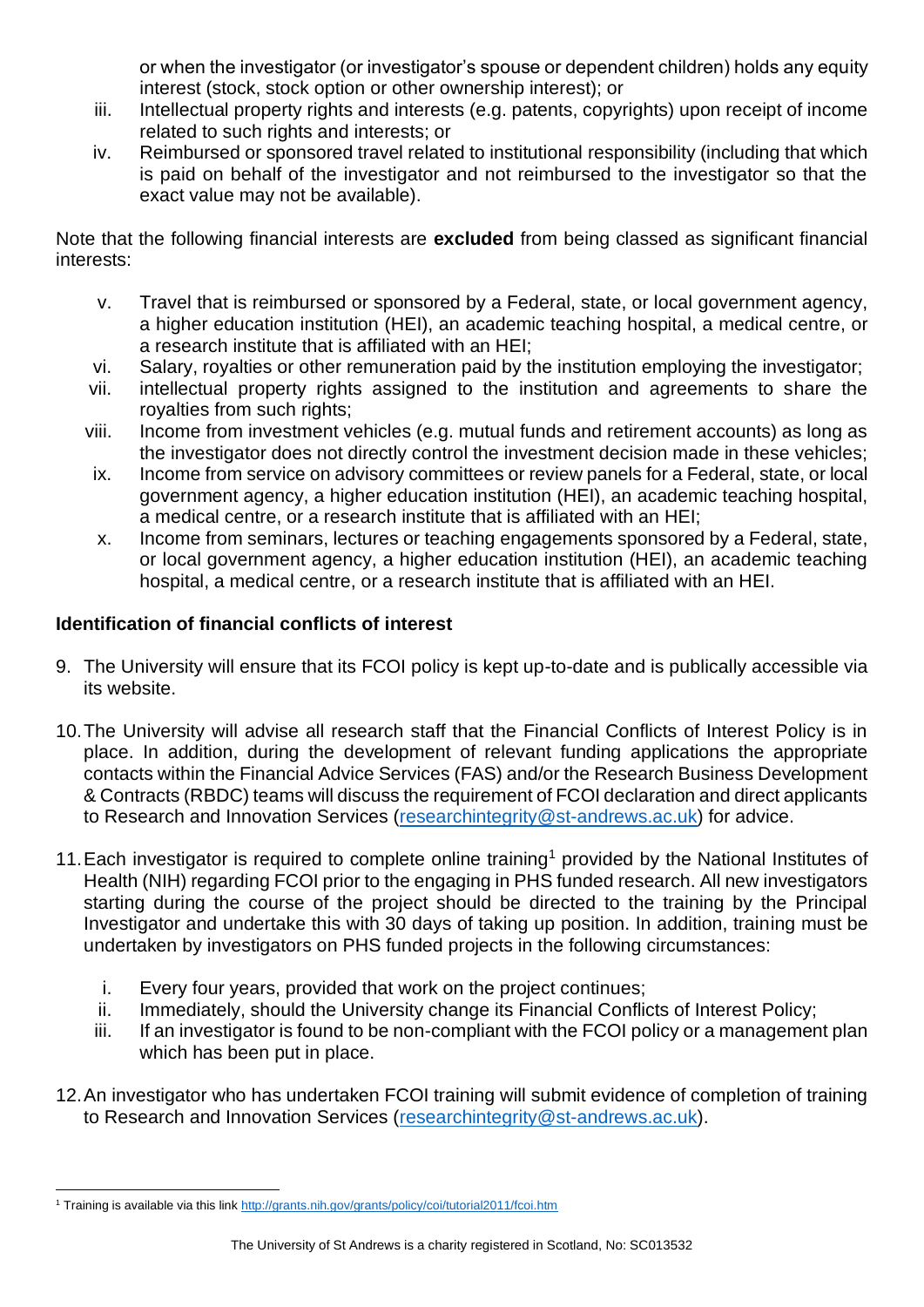13.In the event that a PHS-funded project involves research through a sub-contractor (e.g. subcontractors or collaborators) the University will establish a written agreement with the subrecipient to ensure compliance with the policy if the sub- recipient does not have an appropriate existing policy. The University will obtain written assurance from the sub-recipient that their FCOI policy complies with PHS regulations. The written agreement between the University and the sub-recipient will ensure that suitable reporting of FCOIs is carried out in relation to the subrecipient.

## **Declaration of significant financial interest**

- 14.Prior to application for PHS funding, each investigator on the research project must submit a PHS Disclosure Form (Appendix, Part I & II) regardless of whether they have any significant financial interest. This must be returned to the Vice-Principal (Research & Innovation), the designated person in the University, by emailing [researchintegrity@st-andrews.ac.uk.](mailto:researchintegrity@st-andrews.ac.uk) This form identifies significant financial interests only but must be submitted even where there are no potential conflicts of interest.
- 15.In the event that a new investigator joins the PHS-funded project, the investigator must complete the Significant Financial Conflict of Interest Disclosure Form (Part II) within 30 days of starting at the institution and return this to the Vice-Principal (Research & Innovation) who will review it and implement any further appropriate action within 30 days. This will meet the PHS requirement that any new significant financial interests which arise must be reported within 60 days.
- 16.Each investigator participating on the PHS-funded project must re-submit a new Significant Financial Interest Disclosure Form (Part II) annually at the start of the academic year (1 August) or within 30 days of this date.
- 17.Each investigator should resubmit a new Significant Financial Interest Disclosure Form (Part II) should the investigator acquire or discover a significant financial interest not previously disclosed (e.g. through marriage, purchase, inheritance) within 30 days of the change in circumstances.
- 18.The University will report to PHS (or the relevant component) on any significant financial interests found to be conflicting to the PHS-funded project prior to the expenditure of funds and implement a management plan. The University will report to PHS (or the relevant component) within 60 days of any subsequently identified significant financial interest.
- 19.For any FCOI reported by the University, the University will provide the PHS an annual FCOI report on its status and any changes to the management plan for the duration of the project.
- 20.The University will make available relevant details on the website so that members of the public may request information about significant financial interests related to PHS funded research. Any requests for information will be responded to within 5 working days if the following conditions are met; significant conflicts of interest have been disclosed and relate to the PHS funded project, and have been identified as FCOIs. Requests can be received and information disclosed up to three years after the end date of the project. The University will disclose the investigator's name, title, role, nature and amount of the significant financial interest.
- 21.The website which holds information about financial interests will be updated at least annually and within 60 days of any new information regarding significant conflicts of interest.
- 22.In each proposal submitted by the University to PHS for funding it will be certified that:
	- i. There is a written and enforced FCOI policy at the University;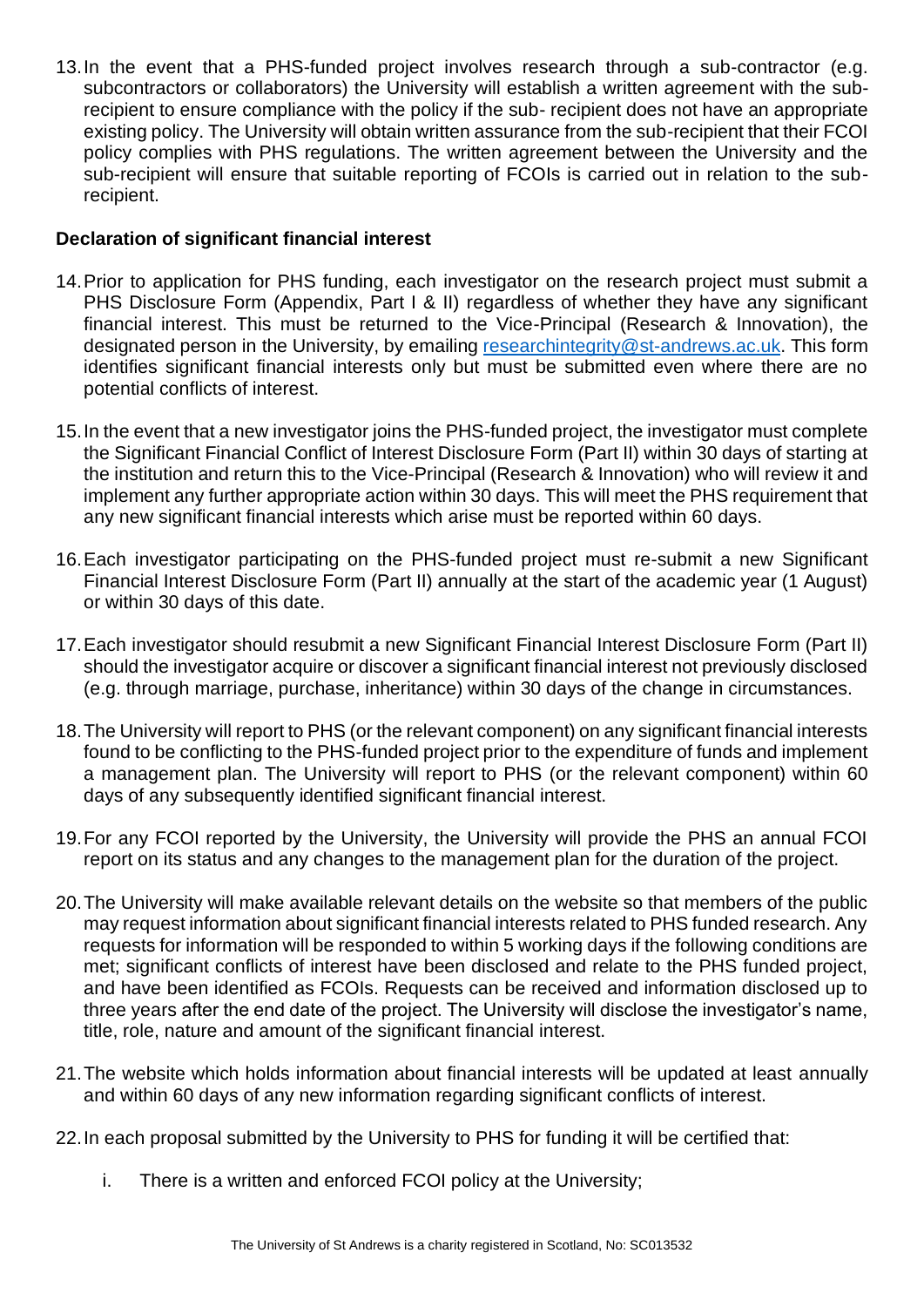- ii. The University will report to the PHS on FCOIs prior to the expenditure of funds on the project and any management plans implemented regarding these and will submit an additional report within 60 days if any new FCOIs arise;
- iii. The University will make available information upon request regarding all FCOIs to the HHS:
- iv. The University will comply with other policies regarding FCOI set by PHS.

## **Management of significant conflicts of interest**

- 23.The University, specifically the Vice-Principal (Research & Innovation), will review the declarations of significant financial interest related to PHS-funded research **before expenditure of any funds** to determine whether they pose a conflict of interest. An investigator's significant financial interest is related to PHS-funded research when the institution reasonably determines that the significant financial interest could directly and significantly affect the design, conduct or reporting of the PHS- funded research.
- 24.Where a financial conflict of interest is identified, the University will develop and implement a management plan and if necessary a retrospective review and a mitigation report. Management of the financial conflict of interest could involve one or more of the following actions or other actions dependent upon the nature of the conflict:
	- i. Public disclosure of the financial conflict of interest;
	- ii. Disclosure of the financial conflict of interest to participants involved in the research;
	- iii. Appointment of an independent monitor capable of taking measures to protect the design, conduct or reporting of the research;
	- iv. Modification of the research plan;
	- v. Change of personnel or personnel responsibilities; or
	- vi. Severance of relationships that create the financial conflict.
- 25.Whenever the University implements a management plan, the University will monitor compliance with the management plan on an on-going basis until the end of the project.
- 26.Research and Innovation Services will maintain records relating to all investigator disclosures and the institution's review of, response to and actions regarding such disclosures for at least three years from the date the final expenditures are submitted to PHS or longer according to the individual circumstances of the project.
- 27.The University will make available, within 30 days, information to the PHS or HHS on any funded investigator regarding their significant financial conflicts of interest and the University's response to these.

#### **Enforcement action**

- 28.In the event that an investigator fails to comply with the Policy on Financial Conflicts of Interest, appropriate investigation and disciplinary action will take place in liaison with Human Resources and in accordance with the University's agreed Human Resources policies.
- 29.In the event that a financial conflict of interest is not identified or managed in a timely manner, the University will, within 120 days, of the determination of the non- compliance, complete a retrospective review of the investigator's activities and the PHS-funded research project.
- 30.The University will document the result of any investigation and if appropriate update the FCOI report submitted to the PHS.